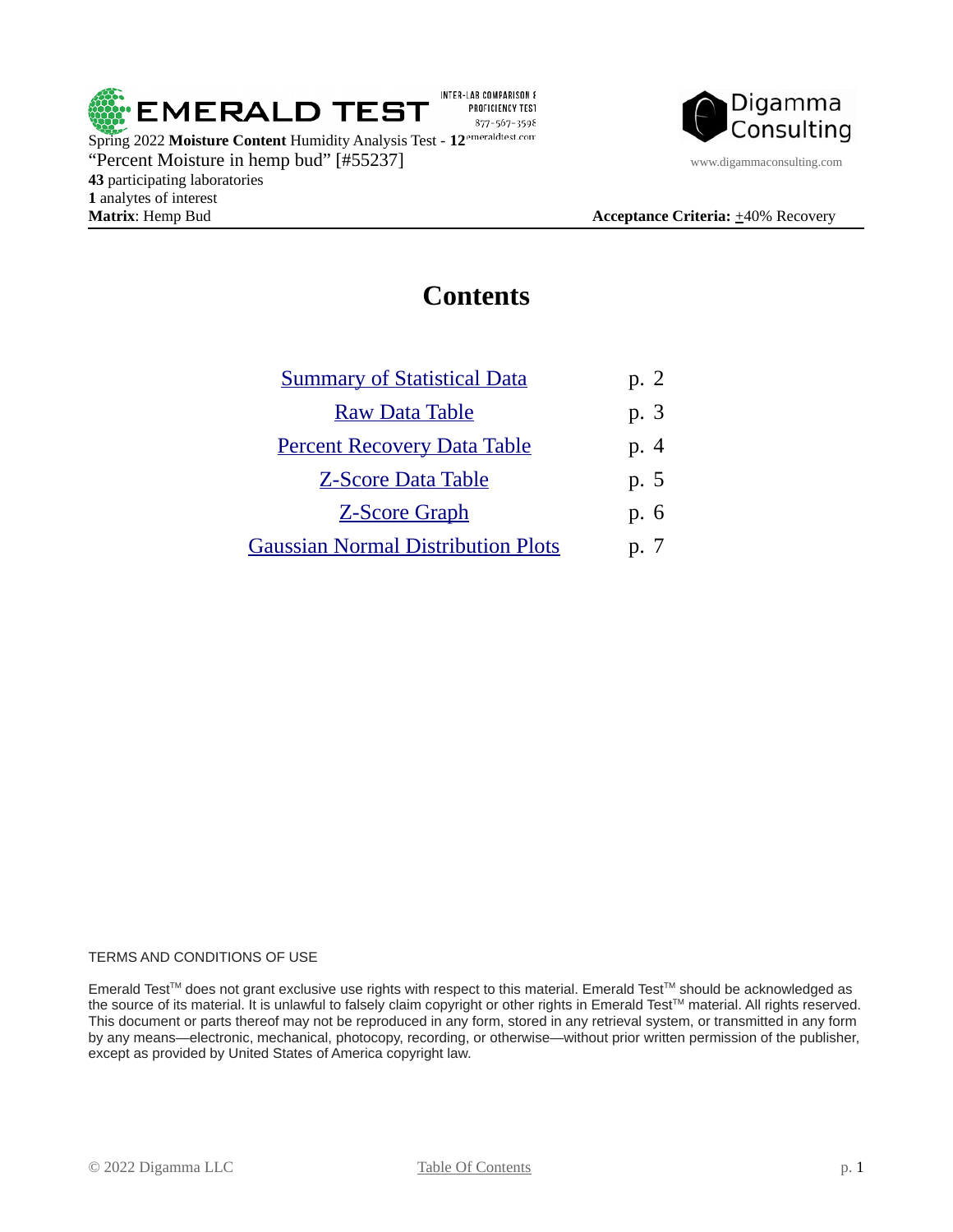

Spring 2022 **Moisture Content** Humidity Analysis Test - **12** "Percent Moisture in hemp bud" [#55237] www.digammaconsulting.com **43** participating laboratories 1 analytes of interest<br>**Matrix**: Hemp Bud



**Acceptance Criteria:**  $\pm 40\%$  Recovery

# <span id="page-1-0"></span>**Summary of Statistical Data**

| Component        | w     | ຒ<br>o<br>ഇ<br>▭ | መ<br>latio<br>š<br>వి | <u>ဖ</u> .<br>ه<br><u>ප</u><br>$\overline{\sigma}$ | መ<br>۵<br>꼬<br>መ<br>⌒ | #<br>ъ<br>ົດ<br>ი<br>Õ<br>pted | &<br>ъ<br>ი<br>ຕ<br><u>ወ</u><br>bted | #<br>7<br>ğ<br>ъ<br>ი<br>ი<br>Õ<br>o<br>Ĕeq | ℅<br>⊆<br>o<br>∸<br>ъ<br>ຕ<br>ຕ<br>Φ<br>o<br>ଟି<br>Ō. | #<br>Ξ<br>ers |
|------------------|-------|------------------|-----------------------|----------------------------------------------------|-----------------------|--------------------------------|--------------------------------------|---------------------------------------------|-------------------------------------------------------|---------------|
| Percent Moisture | 6.389 | 1.494            | 19.658                | 7.6                                                | 84.066                | 36                             | 84                                   |                                             | 16                                                    |               |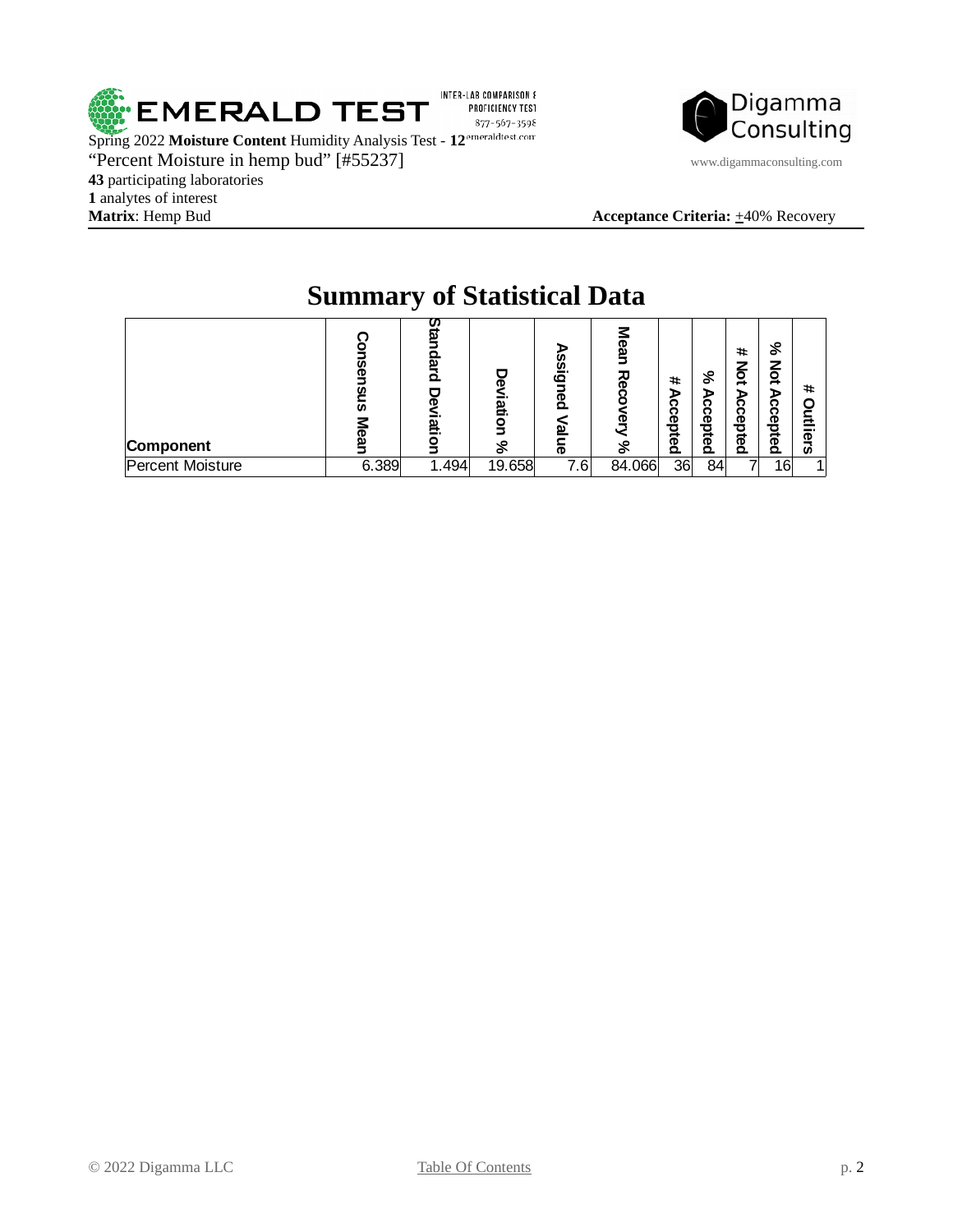

Digamma Consulting

### **Acceptance Criteria:**  $\pm 40\%$  Recovery

"Percent Moisture in hemp bud" [#55237] www.digammaconsulting.com participating laboratories 1 analytes of interest<br>**Matrix**: Hemp Bud

 $\sqrt{2}$ 

| Lab ID | Percent           |
|--------|-------------------|
| number | Moisture %        |
| 5079   | 3.603             |
| 5102   | 7.9               |
| 5106   | 6.74              |
| 5120   |                   |
| 5133   | 7.58              |
| 5157   | 5.08              |
| 5183   | 8.88              |
| 5223   | 4.4               |
| 5234   | $\overline{5.58}$ |
| 5244   | 3.58              |
| 5261   | 8.04              |
| 5280   | 3.1               |
| 5306   | 6.39              |
| 5327   | 6.18              |
| 5348   | 5.92              |
| 5355   | 7.53              |
| 5386   | 8.34              |
| 5392   | 7.73              |
| 5439   | 5.83              |
| 5442   | 7.11              |
| 5454   | 5.5               |
| 5455   | 4.06              |
| 5498   | 6.8               |
| 5523   | 9.09              |
| 5530   | 7.53              |
| 5539   |                   |
| 5547   | 6.77              |
| 5548   | 5.15              |
| 5555   | 7.95              |
| 5567   | 4.7               |
| 5578   | 6.79              |
| 5597   | 5.96              |

Τ

### <span id="page-2-0"></span>**Raw Data Table**

 $\overline{\phantom{a}}$ 

| Lab ID | Percent    |
|--------|------------|
| number | Moisture % |
| 5598   | 8.35       |
| 5609   | 7.1        |
| 5615   | 5.35       |
| 5620   | 5.91       |
| 5621   | 7.85       |
| 5628   | 7.815      |
| 5629   | 3.79       |
| 5700   | 6.75       |
| 5701   | 7.35       |
| 5725   | 3.8        |
| 5764   | 6.57       |

 $\overline{\phantom{a}}$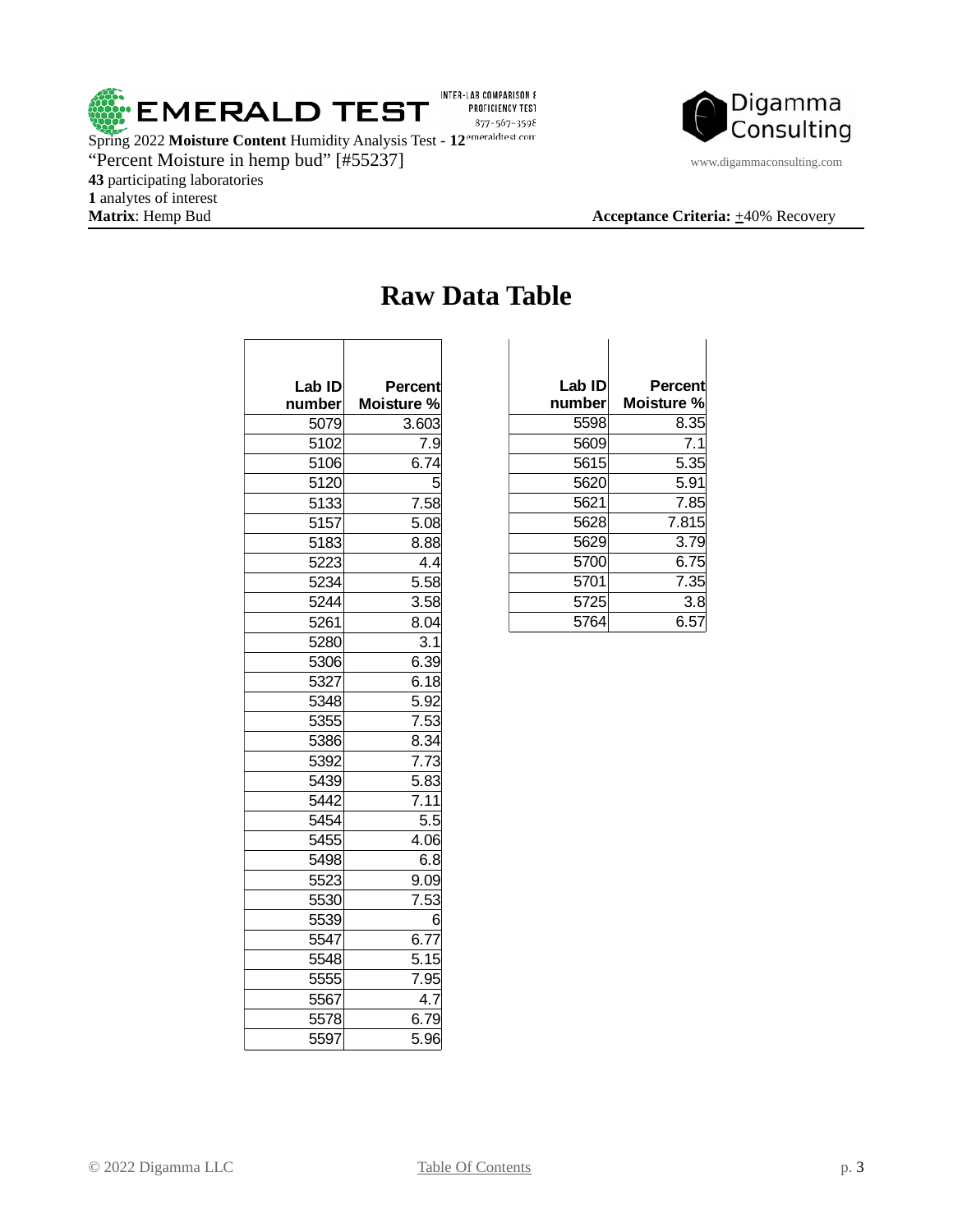



**Acceptance Criteria:**  $\pm 40\%$  Recovery

 $\overline{\phantom{0}}$ 

## <span id="page-3-0"></span>**Percent Recovery Data Table**

|         | Percent           |
|---------|-------------------|
| Analyst | <b>Moisture %</b> |
| 5079    | 47.41%            |
| 5102    | 103.95%           |
| 5106    | 88.68%            |
| 5120    | 65.79%            |
| 5133    | 99.74%            |
| 5157    | 66.84%            |
| 5183    | 116.84%           |
| 5223    | 57.89%            |
| 5234    | 73.42%            |
| 5244    | 47.11%            |
| 5261    | 105.79%           |
| 5280    | 40.79%            |
| 5306    | 84.08%            |
| 5327    | 81.32%            |
| 5348    | 77.89%            |
| 5355    | 99.08%            |
| 5386    | 109.74%           |
| 5392    | 101.71%           |
| 5439    | 76.71%            |
| 5442    | 93.55%            |
| 5454    | 72.37%            |
| 5455    | 53.42%            |
| 5498    | 89.47%            |
| 5523    | 119.61%           |
| 5530    | 99.08%            |
| 5539    | 78.95%            |
| 5547    | 89.08%            |
| 5548    | 67.76%            |
| 5555    | 104.61%           |
| 5567    | 61.84%            |
| 5578    | 89.34%            |
| 5597    | 78.42%            |

| Percent           |         | Percent    |
|-------------------|---------|------------|
| <b>Moisture %</b> | Analyst | Moisture % |
| 47.41%            | 5598    | 109.87%    |
| 103.95%           | 5609    | 93.42%     |
| 88.68%            | 5615    | 70.39%     |
| 65.79%            | 5620    | 77.76%     |
| 99.74%            | 5621    | 103.29%    |
| 66.84%            | 5628    | 102.83%    |
| 116.84%           | 5629    | 49.87%     |
| 57.89%            | 5629    | 49.87%     |
| 73.42%            | 5700    | 88.82%     |
| 47.11%            | 5701    | 96.71%     |
| 105.79%           | 5725    | 50.00%     |
| 40.79%            | 5764    | 86.45%     |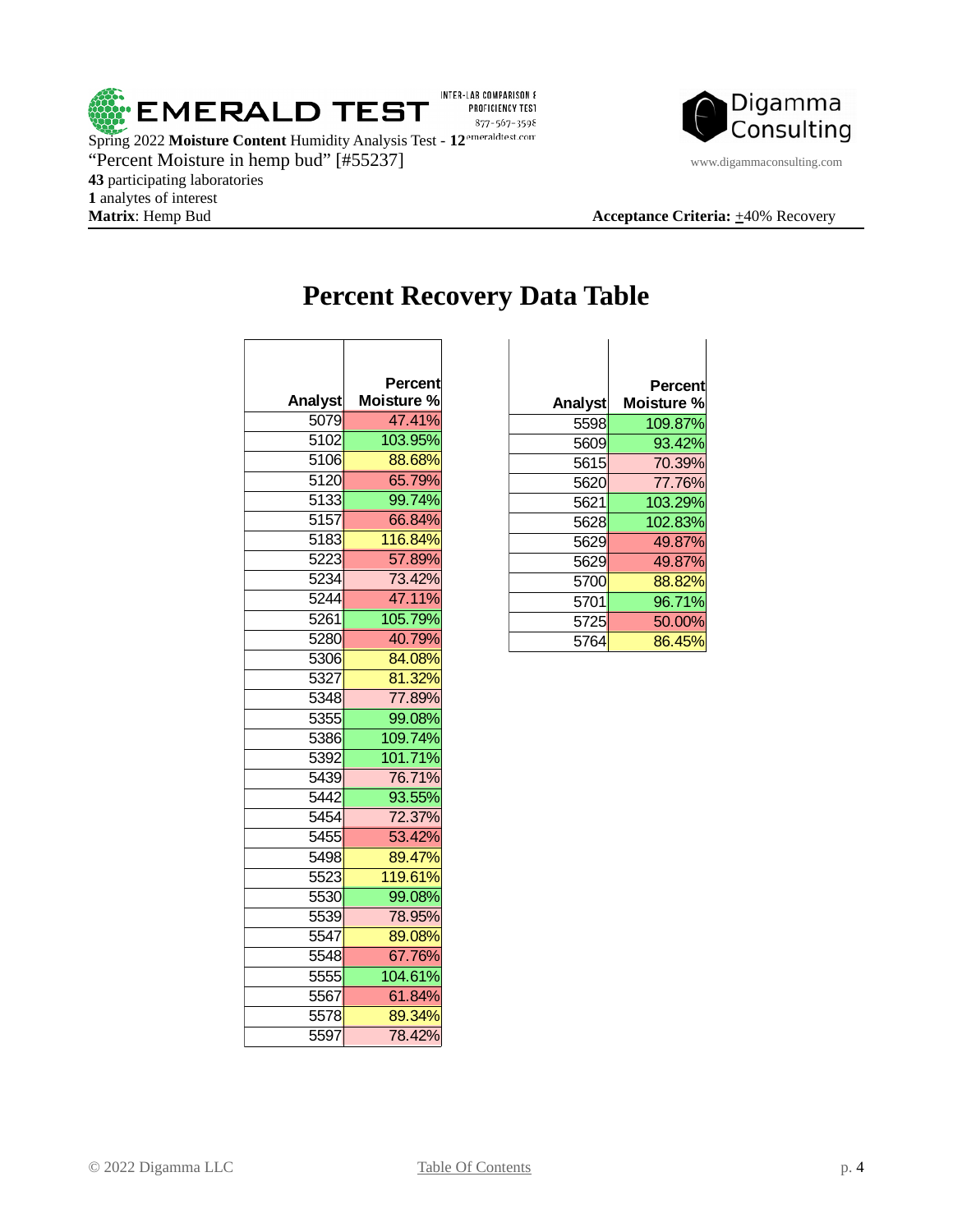



#### **Acceptance Criteria:**  $\pm 40\%$  Recovery

 participating laboratories 1 analytes of interest<br>**Matrix**: Hemp Bud

| <b>Account</b> | <b>Water</b><br>activity |
|----------------|--------------------------|
| 5079           | $-1.89$                  |
| 5102           | 1.02                     |
| 5106           | 0.24                     |
| 5120           | $-0.94$                  |
| 5133           | 0.81                     |
| 5157           | $-0.89$                  |
| 5183           | 1.69                     |
| 5223           | $-1.35$                  |
| 5234           | $-0.55$                  |
| 5244           | $-1.90$                  |
| 5261           | 1.12                     |
| 5280           | Outlier                  |
| 5306           | 0.00                     |
| 5327           | $-0.14$                  |
| 5348           | $-0.32$                  |
| 5355           | 0.77                     |
| 5386           | 1.32                     |
| 5392           | 0.91                     |
| 5439           | $-0.38$                  |
| 5442           | 0.49                     |
| 5454           | $-0.60$                  |
| 5455           | $-1.58$                  |
| 5498           | 0.28                     |
| 5523           | 1.83                     |
| 5530           | 0.77                     |
| 5539           | $-0.26$                  |
| 5547           | 0.26                     |
| 5548           | $-0.84$                  |
| 5555           | 1.06                     |
| 5567           | $-1.14$                  |
| 5578           | 0.27                     |
| 5597           | $-0.29$                  |

## <span id="page-4-0"></span>**Z-Score Data Table**

| <b>Account</b> | <b>Water</b><br>activity |
|----------------|--------------------------|
| 5598           | 1.33                     |
| 5609           | 0.48                     |
| 5615           | $-0.70$                  |
| 5620           | $-0.32$                  |
| 5621           | 0.99                     |
| 5628           | 0.97                     |
| 5629           | $-1.76$                  |
| 5700           | 0.24                     |
| 5701           | 0.65                     |
| 5725           | $-1.75$                  |
| 5764           | 0.12                     |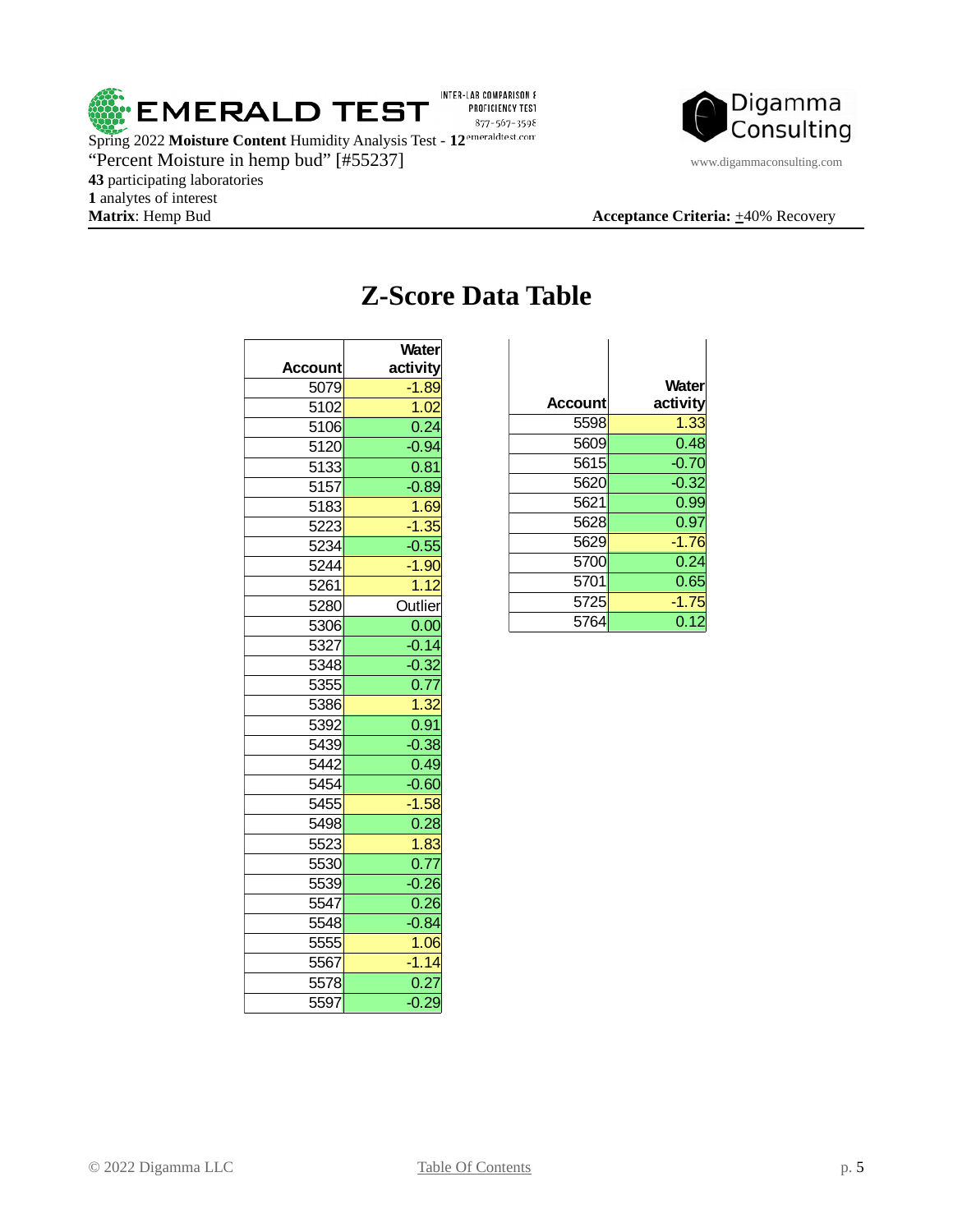



#### <span id="page-5-0"></span>**Matrix**: Hemp Bud **Acceptance Criteria:**  $\pm$ 40% Recovery